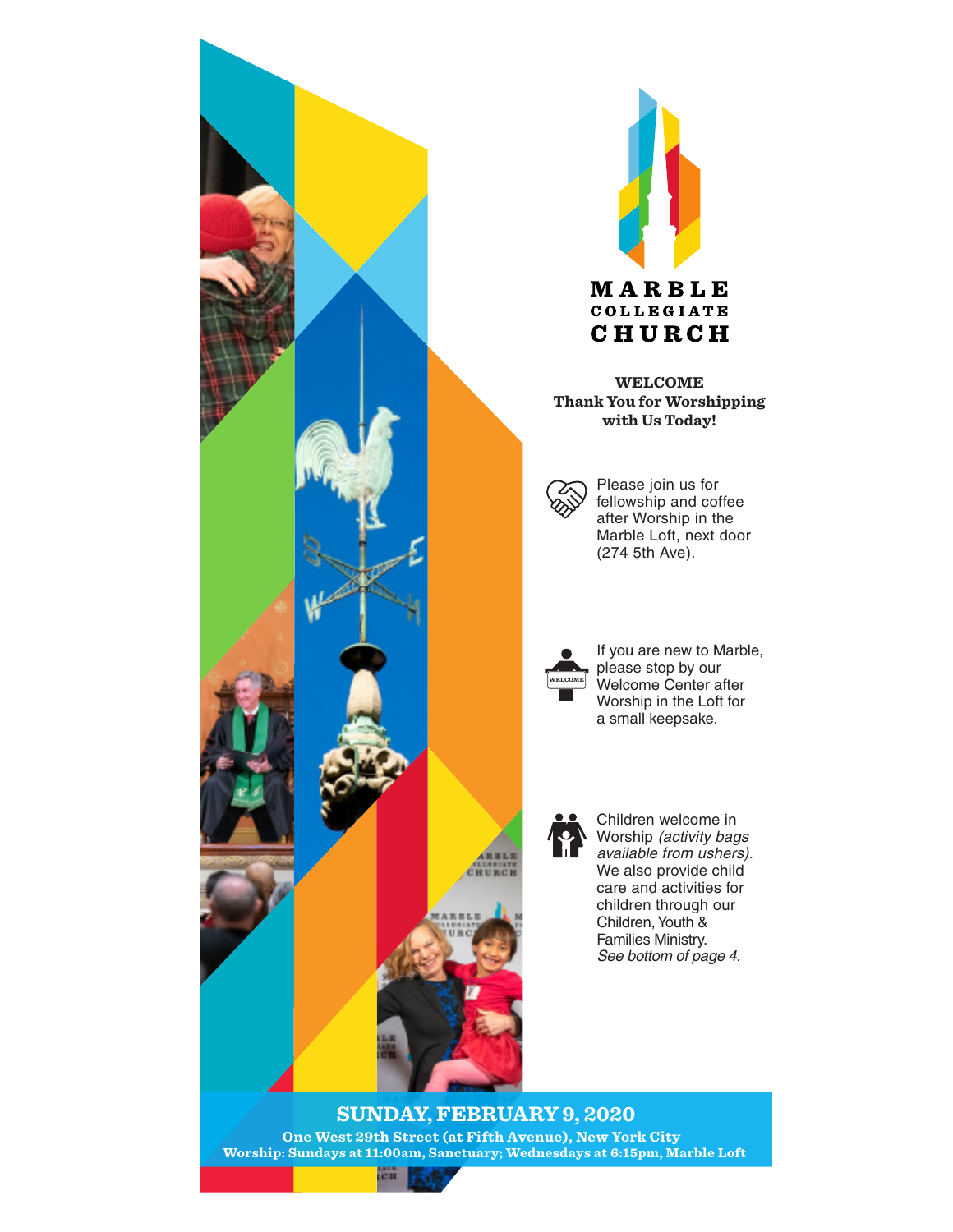# **Order of Service**

# **Sunday February 9, 2020**

#### *PLEASE SILENCE ALL ELECTRONIC DEVICES.*

#### *Grace Notes — Inside the Music*

*Before Worship (10:48am) hear historic and theological background on today's music.*

PRELUDE *Please listen quietly in preparation for worship.* Our Father, Who Art in Heaven. . J. S. Bach

#### WELCOME AND CALL TO WORSHIP

- INTROIT Plenty Good Room. . *African American Spiritual,* arr. William Henry Smith
- **HYMN 508 When in Our Music God Is Glorified** . . . . . . . . . . . . . . . . . . *Engelberg*

#### INVOCATION

ANTHEM Lord God, You Have Called Your Servants . . . . . . . . J. Aaron McDermid *Sung in dedication to the Marble Youth who have heard and responded to God's call to serve through their St. Thomas Service Trip.* Lord God, You have called Your servants to ventures of which we cannot see the ending, by paths as yet untrod, through perils unknown. Give us faith to go out with courage, not knowing where we go, but only that Your hand is leading, and Your love supporting us; through Jesus Christ our Lord, Amen. — *Closing Prayer from Vespers Service, Lutheran Book of Worship*

#### PASTORAL PRAYER AND THE LORD'S PRAYER

**Our Father, who art in heaven, hallowed be thy name, thy kingdom come, thy will be done, on earth as it is in heaven. Give us this day our daily bread. And forgive us our debts, as we forgive our debtors. And lead us not into temptation, but deliver us from evil. For thine is the kingdom, and the power, and the glory, for ever. Amen.**

#### CHORAL RESPONSE

**HYMN Open My Eyes, That I May See** . . . . . . . . . . . . . . .*Please refer to insert.*

#### CHILDREN'S MESSAGE

- READING OF THE SCRIPTURE . . . . . . . . . . . . Exodus 18:1, 13-24 *(Pew Bible, page 56)* Leader: The Word of God for the people of God. **All: Thanks be to God.**
- **SERMON** *Learning from the Lives of Others:* **JETHRO** . . . . . . . Dr. Michael Bos *Part 1 of Sermon Series*

*Following the sermon, all are invited into a moment of silent, prayerful reflection.* 

**HYMN Lean on Me**. Bill Withers Rashad McPherson, *song leader*

> **1. Sometimes in our lives we all have pain, we all have sorrow, but, if we are wise we know that there's always tomorrow.**

*Refrain: Lean on me when you're not strong, and I'll be your friend, I'll help you carry on; for it won't be long 'til I'm gonna need somebody to lean on***.**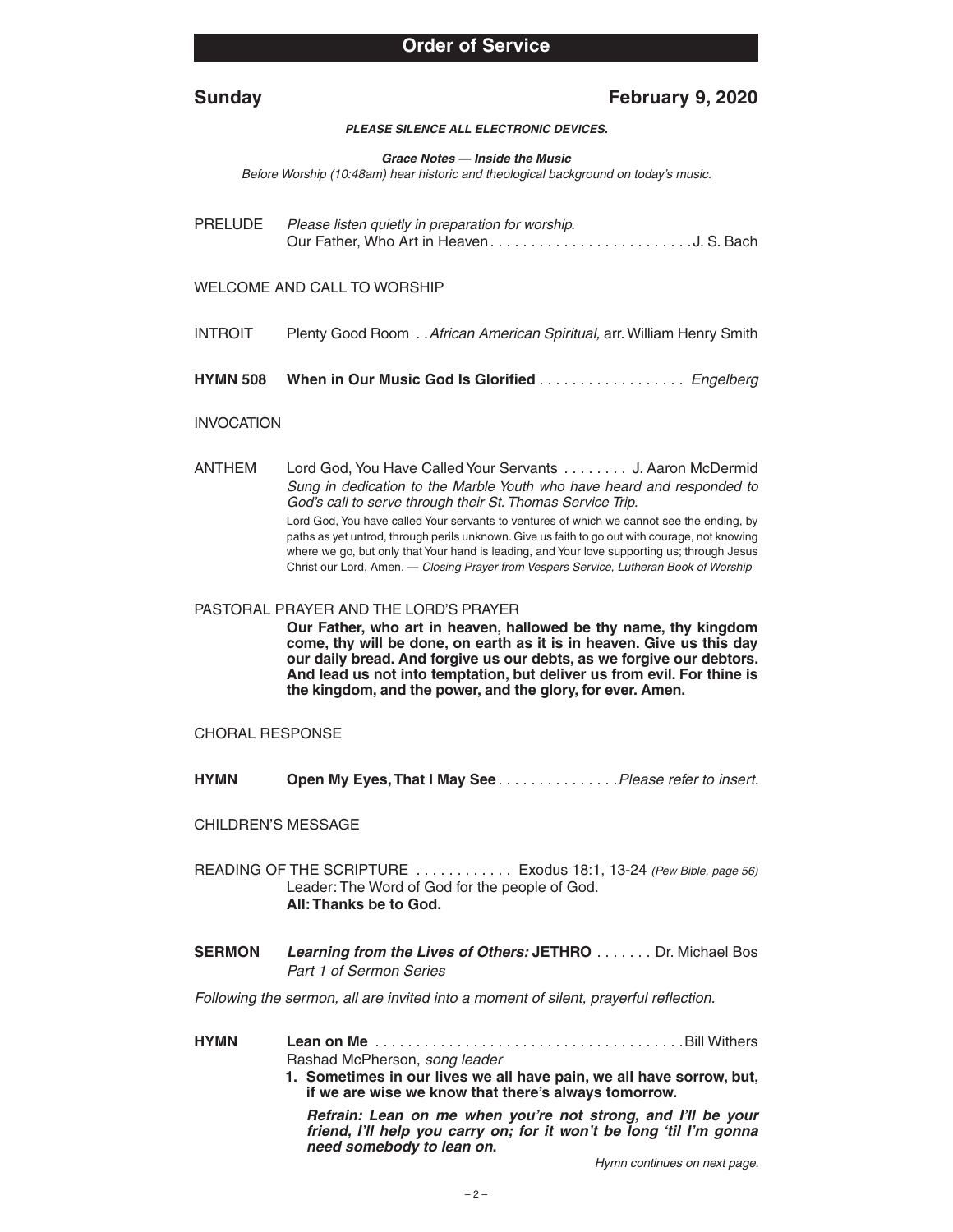- **2. Please swallow your pride if I have things you need to borrow; for no one can fill those of your needs that you won't let show.** *Refrain.*
- **3. If there is a load you have to bear that you can't carry, I'm right up the road, I'll share your load if you'll just call me.** *Refrain.*

#### YOUTH SERVICE TRIP COMMISSIONING

Amanda Crewey, Juan Figueroa, Andrew Iliescu, Felicia Jennings-Brown Harry McSween, Walker McSween, Benjamin Niewood, Ella Niewood Analicia Wright, Rev. Brittany Hanlin, Jessica Scovel, Chris Vega

ANNOUNCEMENTS AND CALL FOR OFFERING

- ANTHEM Praise the Lord, Ye Heavens Adore . . . . . . . . . . . . . . . . . . . Eric Thiman *The text is that of Hymn 3.*
- **HYMN You Are Salt for the Earth** . . . . . . . . . . . . . . . . . . .*Please refer to insert.*

#### **BENEDICTION**

#### **CONGREGATIONAL RESPONSE**

**Here I Am, Lord** *(refrain sung by all)* . . . . . . . . . . . . . . . . . Daniel Schutte **Here I am, Lord! Is it I, Lord? I have heard you calling in the night. I will go, Lord, if you lead me. I will hold Your people in my heart.**

POSTLUDE Variations on the hymn-tune *Engelberg* (conclusion) . . . . . . . Mark Miller

# PARTICIPATING IN THE SERVICE

Rev. Anthony Livolsi, Rev. Brittany Juliette Hanlin Gina Wynn, *lay reader;* Dinah Schmidt The Marble Choir, Kenneth V. Dake, *director of music*

Use of photographic and recording devices is not permitted during the service. Assistive Listening System, Large print and Braille copies of bulletin available—ask an usher. The south central pews of our Sanctuary are equipped with an Induction Hearing Loop. If your hearing aid has a T-coil, please toggle to that setting to receive our audio signal directly without any headset needed.

v v v

**AFFIRMATION OF COLLEGIATE CONSISTORY NOMINEE** — The following member has been chosen to serve as a Deacon of Marble Collegiate Church: Matthew Morse. Will you please support him with your prayers?

# **INSPIRATIONAL THOUGHT FOR THE WEEK**

*In order to have influence, you have to be influenced.*

— Stephen Covey

To sign up for our weekly E-Blast, text "Marble" to 66866 or visit MarbleChurch.org.

*By entering the Sanctuary, you grant to Marble Collegiate Church unrestricted right to use and publish, transmit or telecast photographs or likenesses that might be taken of you this day for use in communications related to the church. If you are uncomfortable in the Sanctuary you are welcome to worship downstairs in the Chapel.*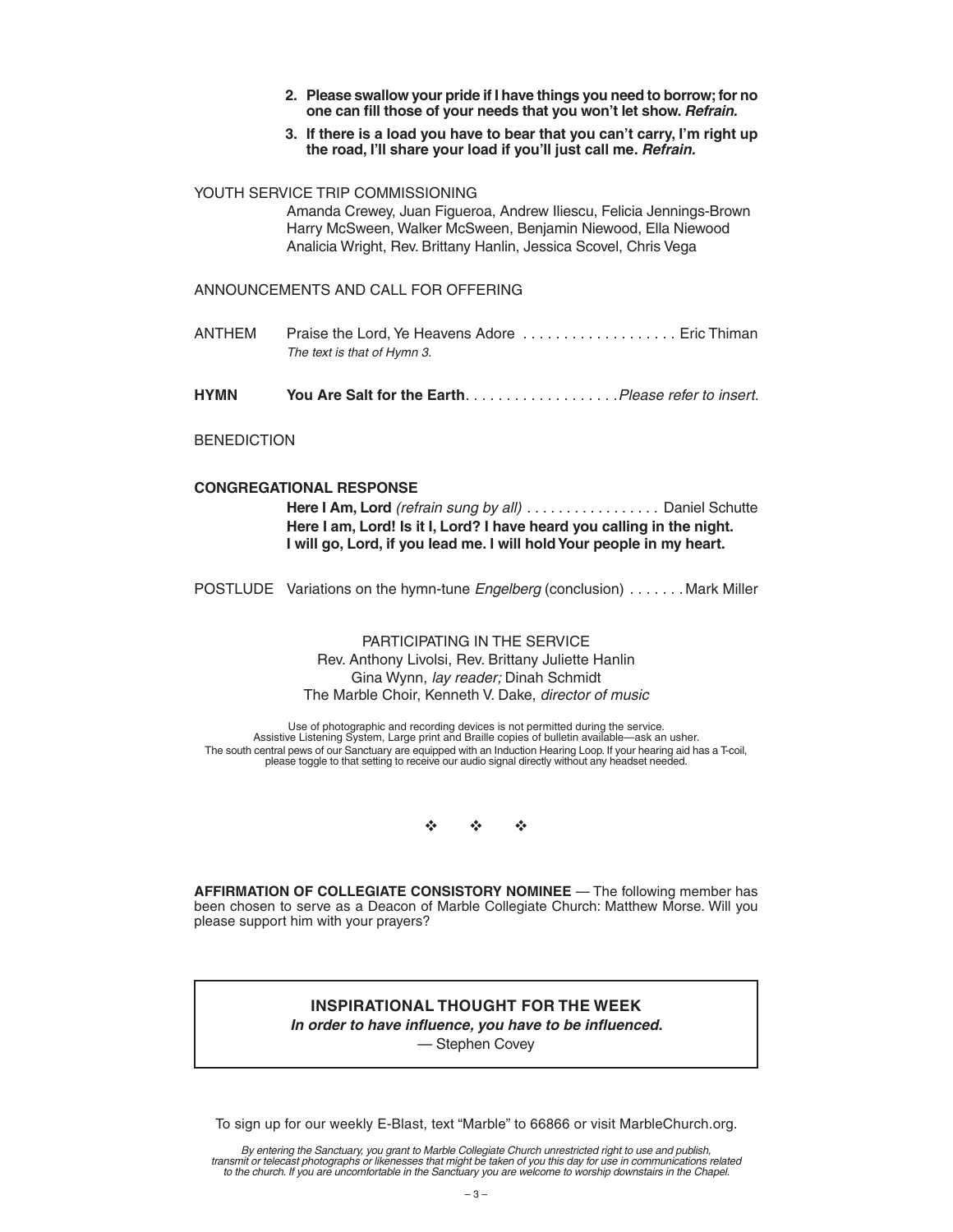# **Life at Marble**

**IN MEMORIAM** — **Elma Del Rosario** died January 23, 2020. Memorial Service, Sunday, February 16, 3:00pm, Sanctuary.

**For This Week at a Glance, please see today's insert.** Stop by Welcome Center after<br>Worship or visit MarbleChurch.org for more details and full list of programming.



#### **GROWING DEEPER**

*Small Group Ministry* — Being part of a Small Group is a way to grow spiritually and connect in a deeper way with others at Marble. **New Groups:** *Becoming the Woman I Want to Be,* **begins Sunday, February 23, 12:30pm;** *How to Lead in a World of Distraction* **begins Monday, February 24, 6:15pm;** *see insert for Lenten Group.* Visit Small Group Table during Coffee Hour, MarbleChurch.org or contact Baleta<br>McKenzie, BMcKenzie@MarbleChurch.org.

*Labyrinth Walks* — Concourse Level *(downstairs)*. Facilitator on hand to answer questions. **Wednesdays, 5:00-6:00pm; First Sunday of Month, 1:00-3:00pm,** *please note, not available Sunday, March 1.*

*Please see This Week at a Glance insert for Prayer Circle, Bible Study and Worship.*



**Become a Member** — We would love to have you join us! For information or to sign up**, please come to the right of the Chancel after Worship** and talk with one of our Membership Team (wearing red carnations). Or contact Kim Sebastian-Ryan, KRyan@MarbleChurch.org or ext 221.



# **GROWING RELATIONALLY**

*Our Program Ministries provide opportunities for fellowship and spiritual growth. For more information, visit Coffee Hour after Worship or MarbleChurch.org.*

*GIFTS: LGBTQ Fellowship Coffee Hour* / **Sunday, February 16, 12:15pm** — All invited to join our LGBTQ community and allies for this time of fellowship. Labyrinth Room.

*Pushing Past Procrastination Workshop /* Thursday, February 20, 6:00-9:00pm —<br>Mario Sprouse leads this workshop designed to identify what procrastination really is and provide tools to help eliminate it. Labyrinth Room. \$18, dinner & program; \$10, program only. Register online or during Coffee Hour.

*Monthly Brunch* / **Sunday, February 23, 12:30pm** — All welcome for this time of fellowship and good food, with live music. \$12, no reservation needed. Marble Loft.

*Women's Retreat* / **Weekend March 6-8** — *Faith Igniting Service.* At America's Keswick Retreat Center in Whiting, NJ. For details, visit Women's Table during Coffee Hour or MarbleChurch.org. **Register by February 20** *(Popular event, don't wait).*



### **GROWING IN GENEROSITY**

*To sign-up or for more information, please visit Action Volunteer Table after Worship during Coffee Hour or contact Tom Schneider, TSchneider@ MarbleChurch.org, ext. 258.*

*Children's Book Drive Event - African American Authors /* **Sunday, February 16** — *Please see page 5 Spotlight.* 

*National African American Read-In /* **Monday, February 24** — Read to students at P. S. 30. The National African American Read-In seeks to promote literacy and diversity in literature through reading books by African American authors to elementary students.

*Prayer Shawl Ministry /* **Mondays, February 24 & March 2, 4:00-5:00pm**— Knit/crochet prayer shawls for ill/homebound. All levels. Materials provided. Peale Parlor.

*Marble Fights Hunger* — Please bring food every week **(nutritious, canned/bottled items only).**



#### **GROWING YOUNG ACROSS GENERATIONS**

**Children, Youth and Families Ministry**

*TODAY!* We welcome and encourage families to worship together in the 11:00am family-friendly service, however, child care also provided.

*Sunday Nursery* — *Infant-2yrs old,* 2nd flr, 1 W 29th St, 9:30am-1:00pm.

*After Worship, visit our CYF Corner at Coffee Hour!* Activities for children and parents can chat about CYF. Marble Loft *(next door, 274 5th Ave)*.

*Parenting Connection* / **February 16, 10:00-10:45am** — All parents/guardians welcome. Led by Marble parent, Geoff Goodman, Ph.D. Meets monthly. Loft Conference Room *(276 5th Ave)*. Child care provided. *Please note, new time and location.*

*MAKE A LEGACY GIFT TO MARBLE WHILE YOU'RE STILL ALIVE.*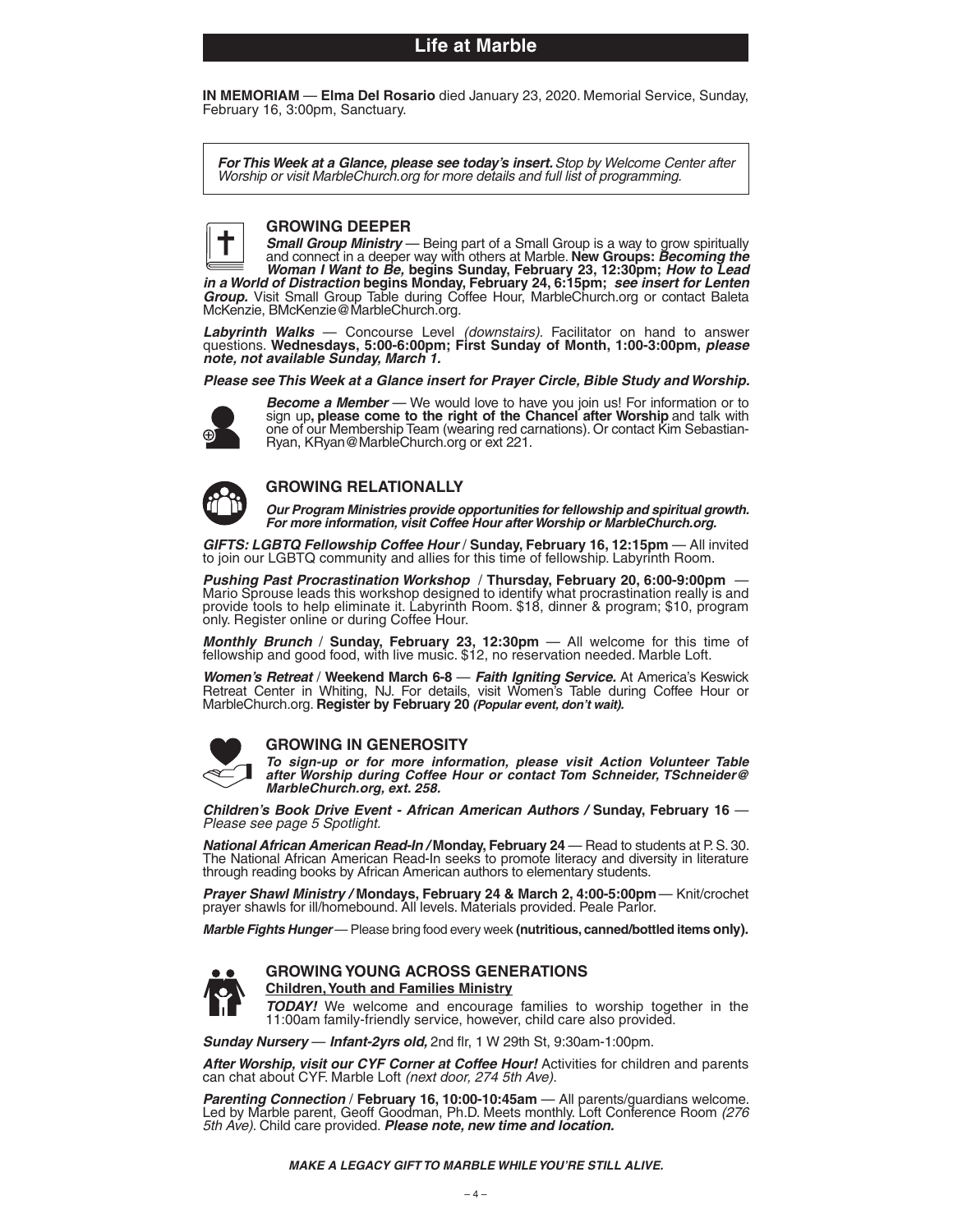

### **TEN O'CLOCK HOUR**  *CHRISTIANITY AND SOCIAL CHANGE*  **Sundays, February 9, 16 & 23**

How can we, as Christians, rise to the calling of this moment in the life of our country? Are there learnings from the past that can challenge or inspire us as we live into God's future? Join Dr. Heath Carter, Associate Professor of American Christianity at Princeton Theological Seminary, and Rev. Anthony Livolsi in exploring some forgotten history that might help us in making it to be "on earth as it is in heaven." Labyrinth Room.



## **CHILDREN'S BOOK DRIVE EVENT – AFRICAN AMERICAN AUTHORS Sunday, February 16, 12:15pm**

We invite you to gather with us after Worship in the Marble Loft to celebrate Black History Month and to promote literacy and diversity in literature. Please bring books by African American authors for students at P.S. 30 and Fresh Youth Initiatives *(K-6th* 

*Grade)* and **write a note of encouragement and inspiration on the inside for the child who receives your book.**

*Visit the Action Volunteer Table today during Coffee Hour for a list of suggested titles. Some books also available to purchase on February 16.*



## **GROWING WITH: A PARENT'S GUIDE Sunday, February 23, 12:30-1:30pm**

Dr. Steve Argue discusses his book, *Growing With: Every Parent's Guide to Helping Teenagers and Young Adults Thrive in Their Faith, Family, and Future*. Dr. Argue is one of the leading authorities on emerging adults in the country, and Associate Professor of Youth, Family and Culture at Fuller Seminary. He helps people understand the changing nature of parenting because of the changing nature of younger generations. Dr. Argue also preaches at 11:00am Worship.



# **5th ANNUAL SHROVE TUESDAY PANCAKE SUPPER February 25, 5:00-8:00pm**

Grab your friends and family, and head to the Marble Loft *(next door,*  ship, bacon, pancakes flipped on the griddle by the Ministers, Staff, Elders and Deacons, and maybe  $-$  if we're lucky  $-$  a pancake



flipping contest with Dr. Michael Bos! *For our families of school age children, we know that homework can make a Tuesday evening a bit challenging, so we've set aside a homework area for kids to get their work done.* We look forward to seeing you there! Stop by any time, 5:00-8:00pm. \$7, per person, children under 12 free. No reservation needed.



# **MARCH SERMON SERIES SURVEY**

The March Sermon Series will be based on a survey on the things people struggle to believe or about which they have their doubts. **Please visit MarbleChurch.org** to share: What are the things you think the Church believes that perhaps you don't?



# **ALL-CHURCH SKI TRIP Saturday, March 14**

All welcome to join Dr. Bos and the Marble Family for a day of fun on slopes. Whether you're a novice skier or a semi-pro, we have an activity to suit your needs! Bus leaves Marble, 6:00am; skiing ends 4:00pm; bus leaves for return to Marble 4:30pm. Visit Coffee Hour or MarbleChurch.org for details and to register. Questions? Contact Rev. Brittany Juliette Hanlin.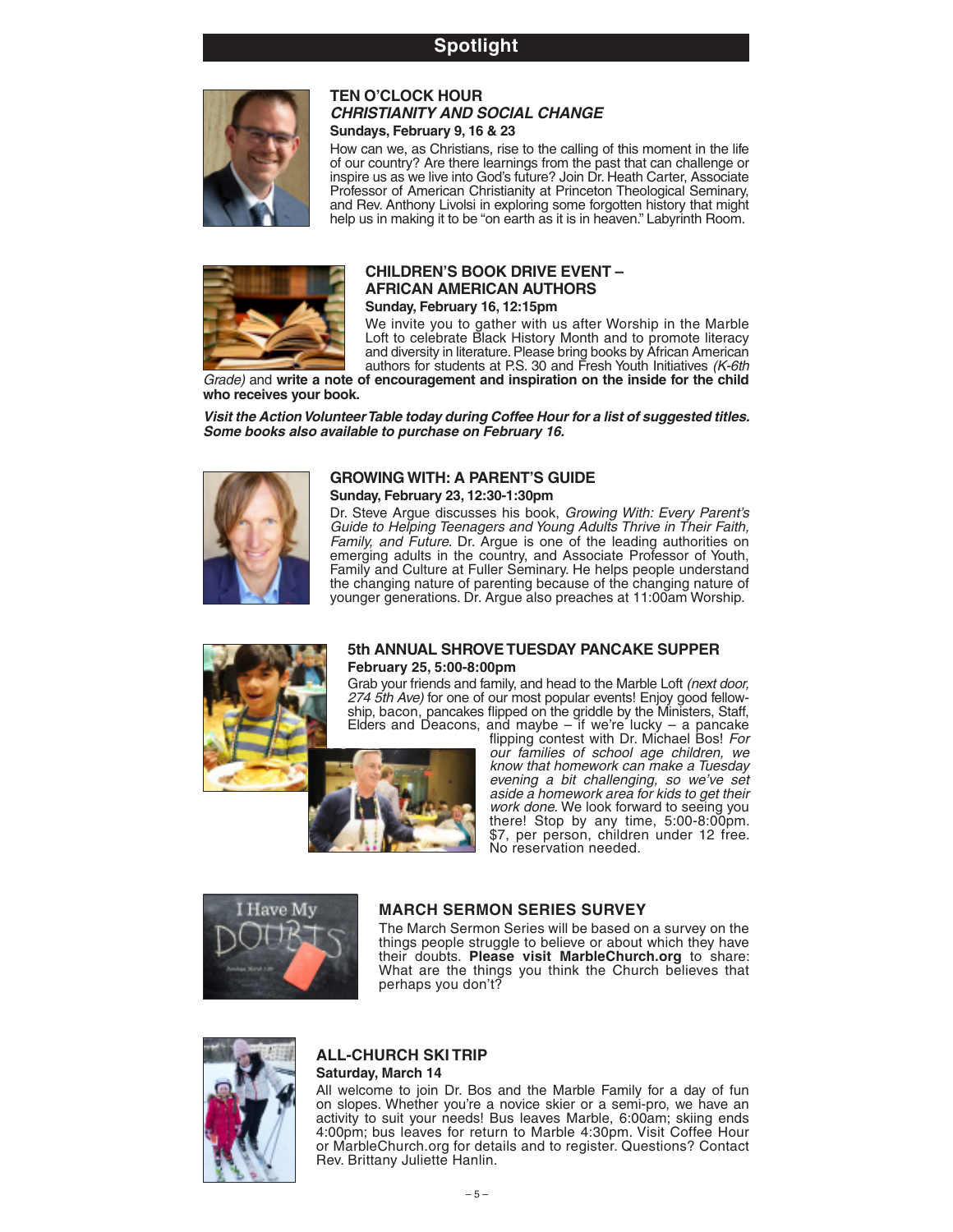# **Spotlight**



# **LENT 2020 ASH WEDNESDAY WORSHIP**

### **February 26, Sanctuary**

**1:00 & 6:15pm** — Rev. Anthony Livolsi preaching

*We offer ashes at conclusion of both services.*

Evening service has traditional worship music by Kenneth Dake and The Marble Choir.

*#WeWo: Wednesday Worship returns March 4, 6:15pm; Jazz Vespers, Wednesday, March 11, 6:15pm. Holy Communion each week, March 4-April 1. Marble Loft (next door, 274 5th Ave).* 

#### **GROW DEEPER DURING LENT**

*Lenten Small Group* — *John, The Gospel of Light & Life,* meets Wednesdays, during Lent, beginning March 4, 7:20pm. To sign up, visit Small Group Table during Coffee Hour, or contact Baleta McKenzie, BMcKenzie@MarbleChurch.org.

*Women's Ministry Blog* — For daily words of inspiration, February 25 – April 9, visit MarbleWomen.com.

*Walk the Labyrinth* — Labyrinth Room *(1 W. 29th St, downstairs.)* Make this walking meditation part of your Lenten journey. Wednesdays, 5:00-6:00pm. Facilitator on hand to help.



### **PLAIN TALK ABOUT PLANNING & PAYING FOR COLLEGE Sunday, March 1, 12:30pm**

It seems to take a village to help students navigate the process of finding and paying for college. John Hupalo, author of *Plan and Finance Your Family's College Dreams* and founder of MyCollegeCorner.com, talks about how parents, grandparents and others can help students find a great college fit without going

into mountains of debt. Topics include: saving for college, finding colleges and financial aid. Bring your questions! Chapel *(downstairs)*.



# **A GOSPEL CELEBRATION**

#### **Sunday, March 1, 2:30pm**

The Marble Community Gospel Choir, directed by Rev. Rashad McPherson, performs traditional and contemporary music that highlights the power of Gospel Music as Message, Healing and Celebration. Come be transferred by the spirit, and enjoy the powerful music ministry of this uniquely diverse and talented group of singers.

Tickets: \$20; **\$15 in advance if purchased before February 26.** \$15, seniors & students (with ID) at door. Purchase tickets during Coffee Hour, at MarbleChurch.org *(additional fee for online purchase)*, or contact Jennifer Clover, JClover@MarbleChurch.org.



### **STEPHEN MINISTRY**

**Would you like to train to become a Stephen Minister?** Stephen Ministry is a confidential, Christian, caregiving ministry where we walk alongside those in need, to a place of hope and healing.

Training begins in March (50 hours of training required), on Tuesday evenings, 6:30-8:30pm, with some Saturdays and Sundays. Please go to MarbleChurch.org to fill out an application. For more information, contact Judy Tulin, JTulin@MarbleChurch.org, or Rev. Susanah Wade, SWade@MarbleChurch.org.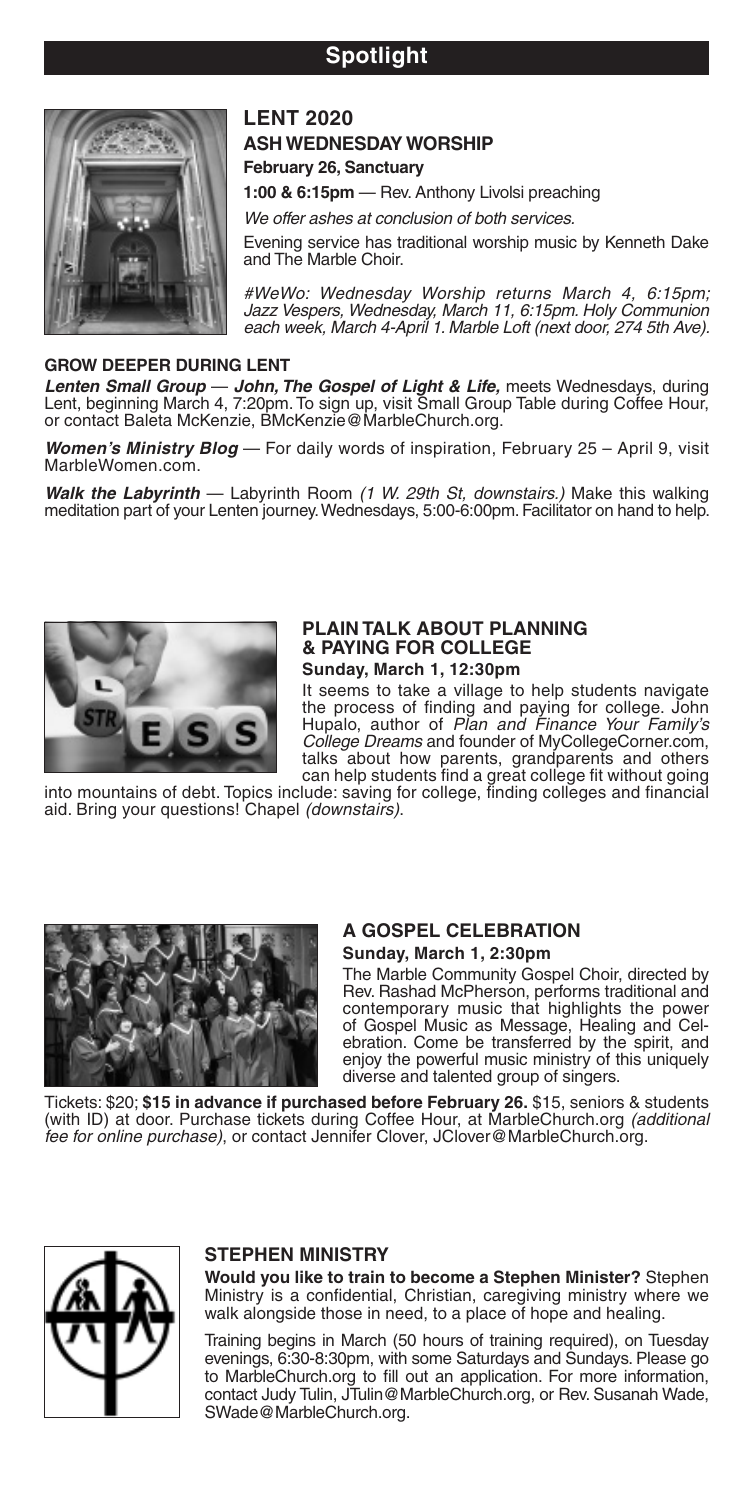# **This Week at a Glance**

# *Sunday, February 9, 2020*

## **TODAY AFTER WORSHIP**



*Coffee Hour* — 12:15pm, Marble Loft *(next door, 274 5th Ave).* All invited. Visit Welcome Center, Action Volunteer Table and *CYF Corner for families.*

*Prayer Room Open* — 12:15pm, next to Reception/29th St Lobby. Pray with a member of Marble Prayer Team or fill out Prayer Request card (cards also in pews).

**Speak to a Stephen Minister** — 12:15pm, Children's Chapel *(2nd floor)*. They may be able to help you with spiritual/emotional support in difficult times. Email: StephenMinistry@ MarbleChurch.org. *Training of new Stephen Ministers begins in March, see other side of insert.*

The Wall of Hope, Healing and Inspiration—Hallway outside Labyrinth Room (downstairs).<br>View art exhibit sponsored by the Arts Ministry, artwork displayed on rotating basis. To<br>submit work, please contact Mario Sprouse, MSp

*Ecclesia Ministry* — Help host and transport lunches and altar for open-air worship for the homeless in Madison Square Park starting at 2:00pm. Meet in front of 276 5th Ave at 1:30pm.



# **#WEWO: WEDNESDAY WORSHIP**

**Every Week, 6:15pm**

**February 12** — Rev. Brittany Juliette Hanlin

A blend of traditional and contemporary worship styles, creating an informal and Spirit-filled mix. Music by praise ensemble. Communion first Wednesday each month. In the Marble Loft *(next door, 274 5th Ave)*. *Live streamed.* 

# **WORSHIP NEXT SUNDAY**



### **PRAYER CIRCLE, SUNDAY, FEBRUARY 16 — 10:00am**

A time of prayer, Scripture reading, hymn singing and Holy Communion. Weekly. Chapel (downstairs). The Circle is always open - all welcome! Last Sunday of month, *(downstairs).* **The Circle is always open – all welcome!** Last Sunday of month, connect from around the world via https://meeting.broadviewnet.com/j/1126517182 video conference. Inquiries to Siobhan Tull, STull@MarbleChurch.org.

### **SUNDAY WORSHIP, FEBRUARY 16 — 11:00am**

*Learning from the Lives of Others:* **Shiphrah & Puah** — Dr. Michael Bos. *Part 2 of Sermon Series.* Followed by **Talk Back**, immediately after Worship. Join Dr. Bos and Marble's online community for a conversation about the sermon series.

*If you can't be here in person, live stream Sunday & Wednesday Worship at MarbleChurch.org.*

# **SPIRITUAL EDUCATION & BIBLE STUDY**



*Ten O'Clock Hour / Sundays, February 9-23* — *Please see page 5 Spotlight.* Join us for continental breakfast and stimulating conversation. Labyrinth Room *(downstairs)*. *If you miss a session, catch up at MarbleChurch.org.*

*Deep Dive Bible Study* / **Tuesdays, 6:30pm** — Join Rev. Anthony Livolsi for a read-through of 1 Kings. Newcomers and visitors are always welcome! *Please contact Rev. Livolsi ahead of time for the week's reading,* (ALivolsi@MarbleChurch.org). Labyrinth Room.

*Read the Bible in a Year* — To receive schedule of brief daily readings and let us know you are along for the adventure, email Baleta McKenzie (BMcKenzie@MarbleChurch.org).

### **OTHER EVENTS**



*Bereavement Group* / **Mondays, 11:00am-12:15pm.** Peale Parlor *(1 W. 29th St)*. Are you experiencing the loss of a loved one? All welcome to share in this confidential atmosphere of love and faith. Please sign up with Judy Tulin, ext. 207.

*Young Adults Pub Theology* / **Monday, February 10, 7:00pm** — Gather at a local bar to discuss ideas and issues. A great way to meet people and grow in faith. Meets monthly, second Mondays. For details, contact Rev. Anthony, ALivolsi@MarbleChurch.org.

*The Sacred World Before Genesis* / **Tuesday, February 11, 6:00pm** — Intersections International (145 W 28th St, 11th Flr) hosts this evening celebrating the photography of Chester Higgins. RSVP to 212-951-7006.

*PrimeTime (ages 55+) Lunch & Program* / **Wednesday, February 12, 12:00-2:00pm** — Valentine's Day Celebration, Manhattan School of Music students perform, 1:00pm, preceded by lunch, \$10. All welcome! Marble Loft.



1 West 29th Street, at Fifth Avenue New York, NY 10001-4596 212.686.2770 | *MarbleChurch.org*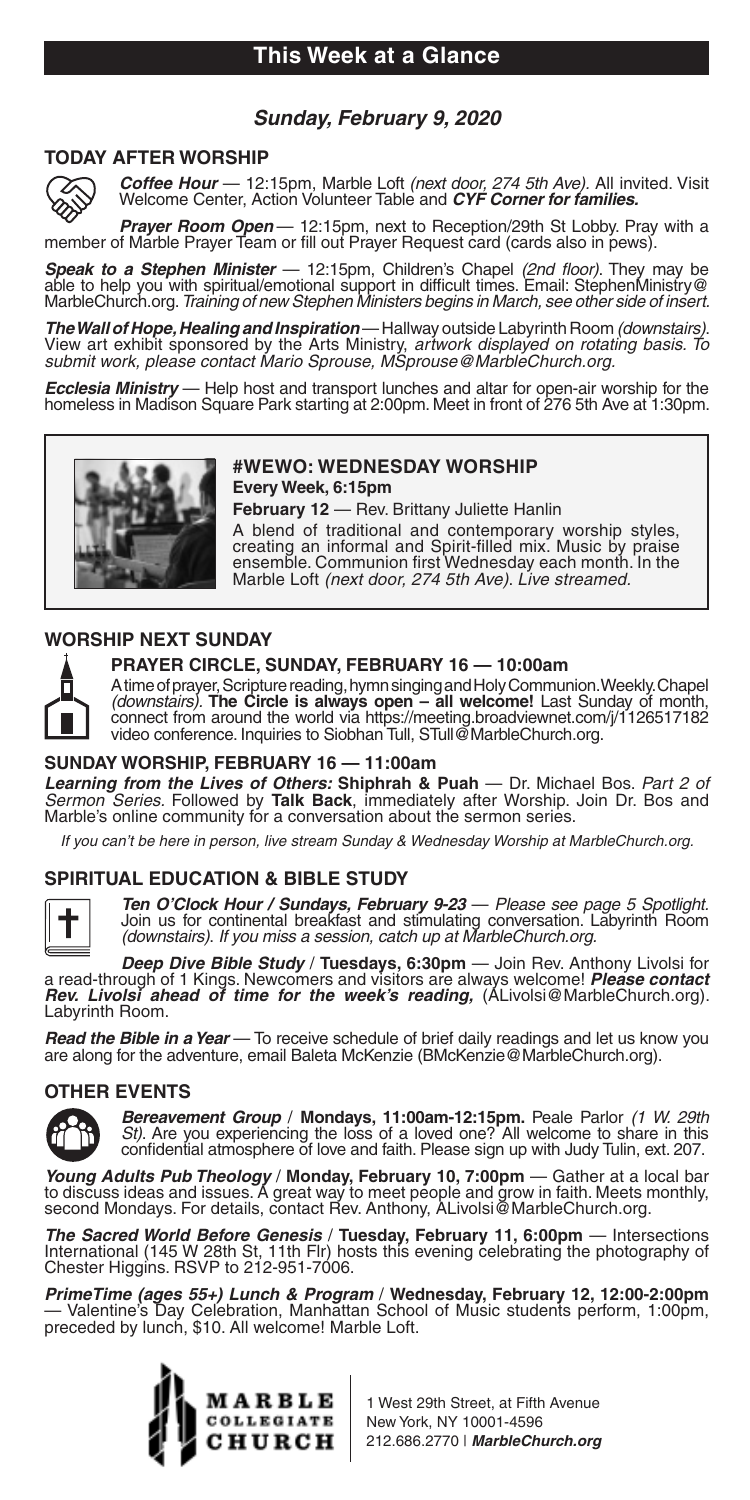# **Hymns**

# OPEN MY EYES, THAT I MAY SEE

**Clara H. Scott, 1895**

| 1. Op-en my eyes, that I may see glimp-ses of truth Thou hast for me;<br>2. Op-en my ears, that I may hear voi-ces of truth Thousend-est clear.<br>3. Op-en my mouth, and let me bear glad-ly the warm truth ev - ery-where.<br>4. Op-en my mind, that I may read more of Thy love in word and deed.                      |                          |            |
|---------------------------------------------------------------------------------------------------------------------------------------------------------------------------------------------------------------------------------------------------------------------------------------------------------------------------|--------------------------|------------|
|                                                                                                                                                                                                                                                                                                                           |                          |            |
| place in my hand the won-der-ful key that shall un-clasp and set me free.<br>And while the wave notes fall on my ear, ev-ery thing false will dis-ap pear.<br>Op-en my heart, and let me pre-pare love with thy chil-drenthus to share.<br>What shall I fear while yet Thou dost lead? On-ly for light from Thee I plead. |                          |            |
| I wait for thee,<br>Si-lent-ly now                                                                                                                                                                                                                                                                                        | read-y, my God, thy will | to see.    |
| eyes,<br>$Op - en$ my<br>- lu - mine me,<br>il<br>ears.<br>heart.<br>mind,                                                                                                                                                                                                                                                | it<br>Spir -             | di - vine! |

# YOU ARE SALT FOR THE EARTH

**Marty Haugen**

| $\blacksquare$ ) . $\blacksquare$<br>$\rho$ —<br>$\overline{\bullet\colon}$                                                                                                                                                                                                                                                                                                                                                                                                     |
|---------------------------------------------------------------------------------------------------------------------------------------------------------------------------------------------------------------------------------------------------------------------------------------------------------------------------------------------------------------------------------------------------------------------------------------------------------------------------------|
|                                                                                                                                                                                                                                                                                                                                                                                                                                                                                 |
| 1. You are _ salt for the earth, O peo-ple: salt for the reign of God!                                                                                                                                                                                                                                                                                                                                                                                                          |
| 2. You are a light on the hill, O peo-ple: light for the Cit-y of God!                                                                                                                                                                                                                                                                                                                                                                                                          |
| 3. You are a seed of the Word, O peo-ple: bring forth the reign of God!                                                                                                                                                                                                                                                                                                                                                                                                         |
| 4. We are a blessed and a pil-grim peo-ple: bound for the reign of God!                                                                                                                                                                                                                                                                                                                                                                                                         |
|                                                                                                                                                                                                                                                                                                                                                                                                                                                                                 |
| $\overrightarrow{a}$ $\overrightarrow{b}$ $\overrightarrow{a}$ $\overrightarrow{b}$ $\overrightarrow{c}$ $\overrightarrow{d}$                                                                                                                                                                                                                                                                                                                                                   |
|                                                                                                                                                                                                                                                                                                                                                                                                                                                                                 |
| Share the fla-vor of life, O peo-ple: life in the<br>City of God!                                                                                                                                                                                                                                                                                                                                                                                                               |
| Shine so ho - ly and bright, O peo-ple: shine for<br>Cit-y of God!<br>the                                                                                                                                                                                                                                                                                                                                                                                                       |
| Seeds of mer-cy and seeds of jus-tice, grow in<br>the Cit-y of God!                                                                                                                                                                                                                                                                                                                                                                                                             |
| Love our jour-ney and love our home-land: love is<br>the Cit-y of God!                                                                                                                                                                                                                                                                                                                                                                                                          |
|                                                                                                                                                                                                                                                                                                                                                                                                                                                                                 |
| $\overline{\bullet}$ $\circ$ $\overline{\bullet}$                                                                                                                                                                                                                                                                                                                                                                                                                               |
|                                                                                                                                                                                                                                                                                                                                                                                                                                                                                 |
| Bring forth the reign of mer-cy, bring forth the<br>reign of peace;                                                                                                                                                                                                                                                                                                                                                                                                             |
|                                                                                                                                                                                                                                                                                                                                                                                                                                                                                 |
|                                                                                                                                                                                                                                                                                                                                                                                                                                                                                 |
| $\overline{\phantom{a}}$ $\overline{\phantom{a}}$ $\overline{\phantom{a}}$ $\overline{\phantom{a}}$ $\overline{\phantom{a}}$ $\overline{\phantom{a}}$ $\overline{\phantom{a}}$ $\overline{\phantom{a}}$ $\overline{\phantom{a}}$ $\overline{\phantom{a}}$ $\overline{\phantom{a}}$ $\overline{\phantom{a}}$ $\overline{\phantom{a}}$ $\overline{\phantom{a}}$ $\overline{\phantom{a}}$ $\overline{\phantom{a}}$ $\overline{\phantom{a}}$ $\overline{\phantom{a}}$ $\overline{\$ |
|                                                                                                                                                                                                                                                                                                                                                                                                                                                                                 |
| bring forth the reign $\_\text{o}$ of jus-tice, bring forth the Cit-y of God!                                                                                                                                                                                                                                                                                                                                                                                                   |

Used by permission only. OneLicense.net License #A707380